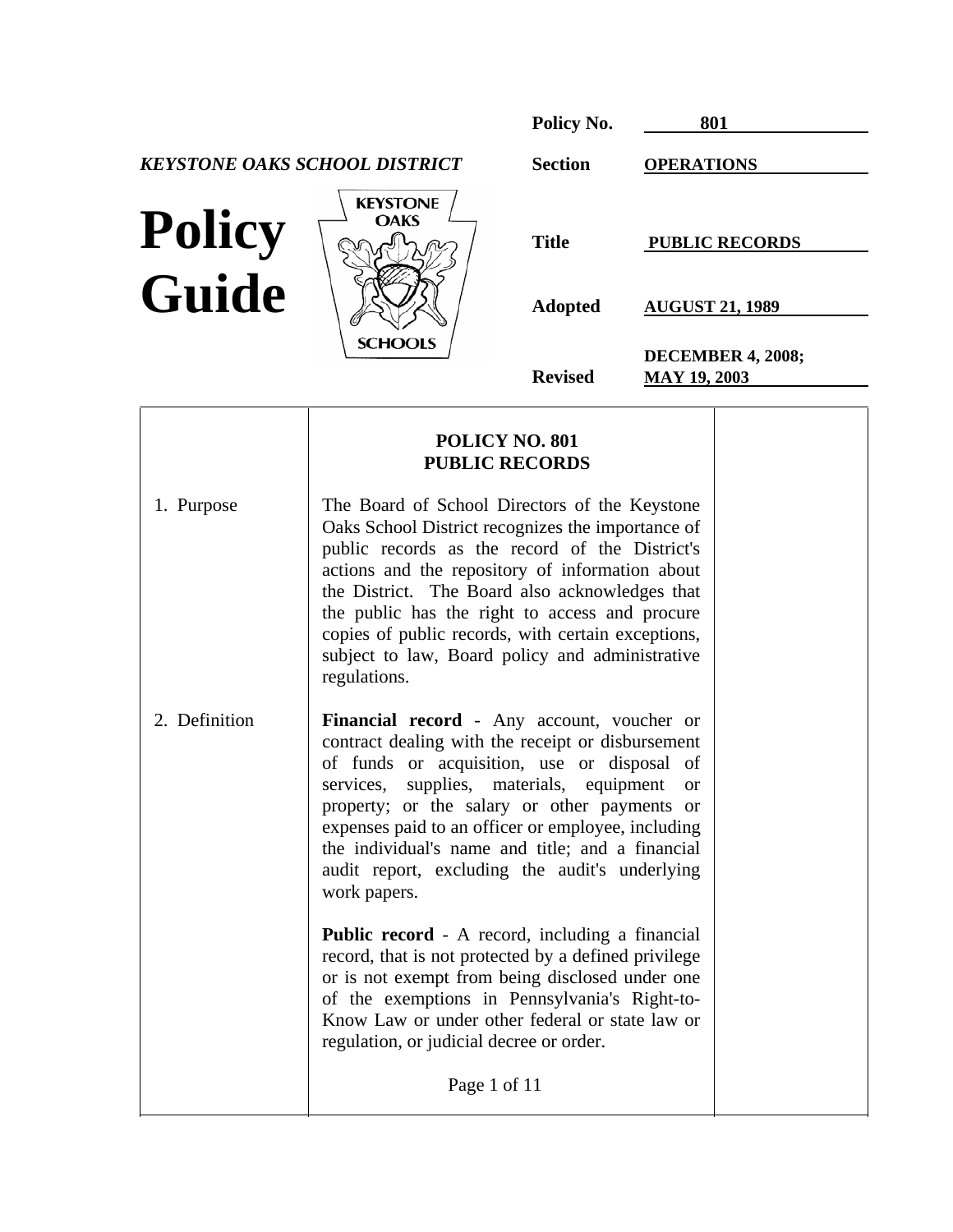$\overline{a}$ 

 $\overline{\phantom{a}}$ 

 **Record** - Information, regardless of physical form or characteristics, that documents a District transaction or activity and is created, received or retained pursuant to law or in connection with a District transaction, business or activity, including: a document; paper; letter; map; book; tape; photograph; film or sound recording; information stored or maintained electronically; and a data-processed or image-processed document.  **Response** - The District's notice informing a requester of a granting of access to a record or the District's written notice to a requester granting, denying, or partially granting and partially denying access to a requested record. **Requester** - A legal resident of the United States, or an agency, who requests access to a record. 3. Authority The Board shall make the District's public records available for access and duplication to a requester, in accordance with law, Board policy and administrative regulations. 4. Delegation of The Board hereby designates the Board Secretary Responsibility  $\parallel$  as its Open Records Officer, who shall be responsible, in accordance with this Policy to: 1. Receive written requests for access to records submitted to the District. 2. Review and respond to written requests in accordance with law, Board policy and administrative regulations. 3. Direct requests to other appropriate individuals in the District. Page 2 of 11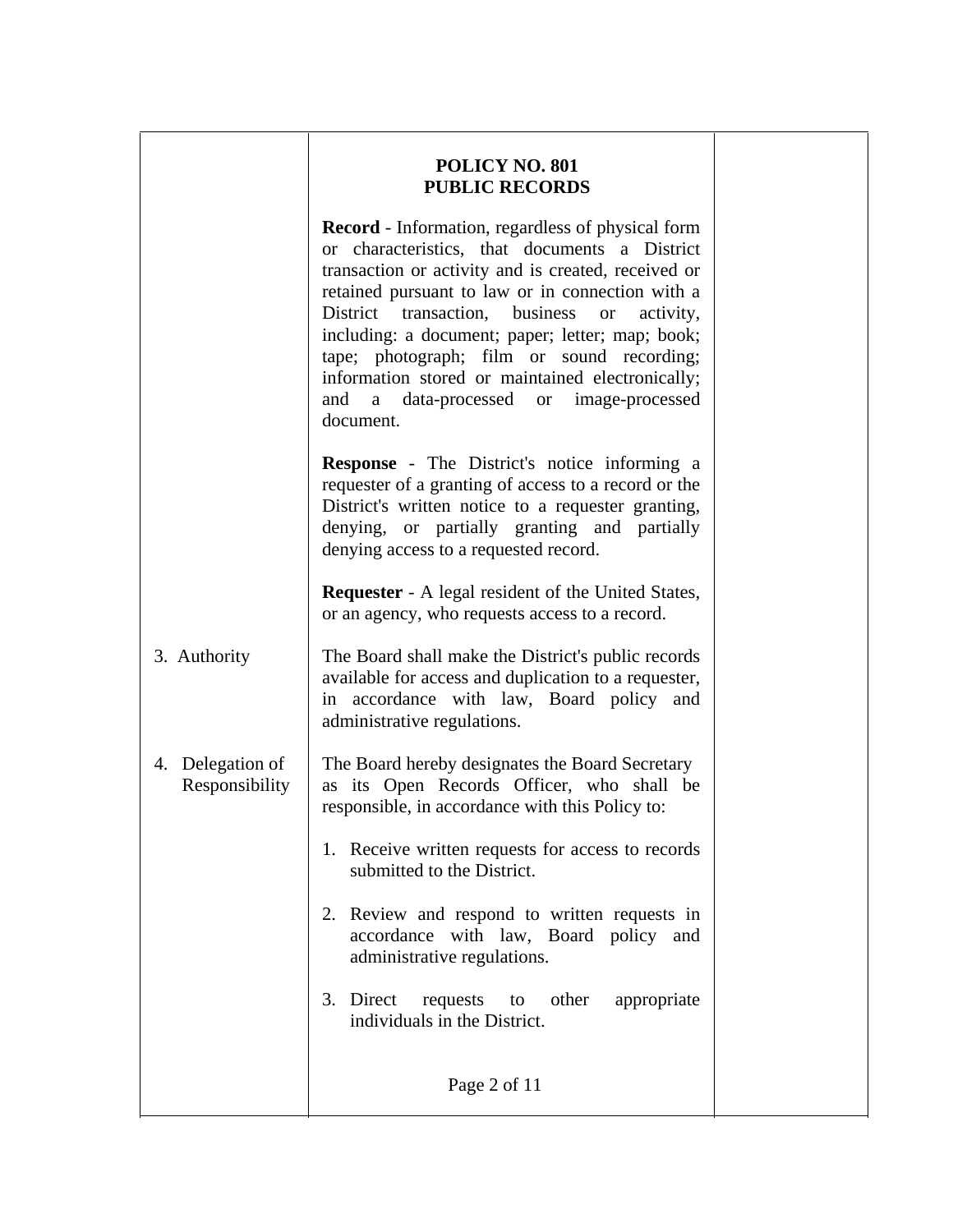|                  | <b>POLICY NO. 801</b><br><b>PUBLIC RECORDS</b>                                                                                                                                                   |  |
|------------------|--------------------------------------------------------------------------------------------------------------------------------------------------------------------------------------------------|--|
|                  | 4. Track the District's progress in responding to<br>requests.                                                                                                                                   |  |
|                  | 5. Issue interim and final responses to submitted<br>requests.                                                                                                                                   |  |
|                  | 6. Maintain a log of all record requests and their<br>disposition.                                                                                                                               |  |
|                  | 7. Ensure District staff are trained to perform<br>assigned job functions relative to requests for<br>access to records.                                                                         |  |
|                  | Upon receiving a request for access to a record,<br>the Open Records Officer shall:                                                                                                              |  |
|                  | 1. Note the date of receipt on the written request.                                                                                                                                              |  |
|                  | 2. Compute and note on the written request the<br>day on which the five-business day period for<br>response will expire.                                                                         |  |
|                  | 3. Maintain an electronic or paper copy of the<br>written request, including all documents<br>submitted with the request, until the request<br>has been fulfilled.                               |  |
|                  | 4. If the written request is denied, maintain the<br>written request for thirty (30) days or, if an<br>appeal is filed, until a final determination is<br>issued or the appeal is deemed denied. |  |
| Guidelines<br>5. | Requesters may access and procure copies of the<br>public records of the District during the regular<br>business hours of the administration offices.                                            |  |
|                  |                                                                                                                                                                                                  |  |
|                  | Page 3 of 11                                                                                                                                                                                     |  |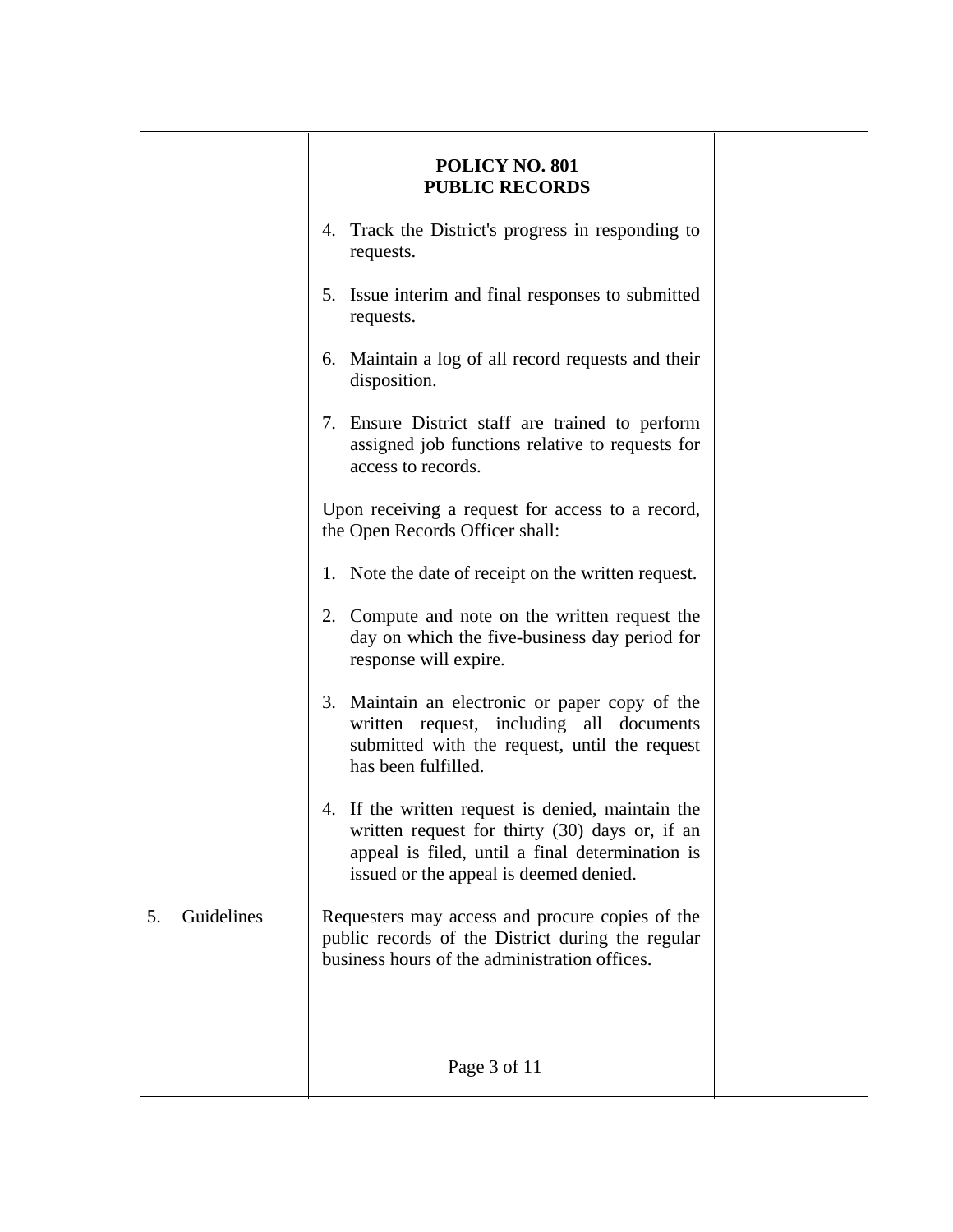| POLICY NO. 801<br><b>PUBLIC RECORDS</b>                                                                                                                                                                                               |  |
|---------------------------------------------------------------------------------------------------------------------------------------------------------------------------------------------------------------------------------------|--|
| A requester's right of access does not include the<br>right to remove a record from the control or<br>supervision of the Open Records Officer.                                                                                        |  |
| The District shall not limit the number of records<br>requested.                                                                                                                                                                      |  |
| When responding to a request for access, the<br>District is not required to create a record that does<br>not exist nor to compile, maintain, format or<br>organize a record in a manner which the District<br>does not currently use. |  |
| Information shall be made available to individuals<br>with disabilities in an appropriate format, upon<br>request and with sufficient advance notice.                                                                                 |  |
| The District shall post at the administration office<br>and on the District's web site the following<br>information:                                                                                                                  |  |
| 1. Contact information for the Open Records<br>Officer.                                                                                                                                                                               |  |
| 2. Contact information for the Commonwealth of<br>Pennsylvania's Office of Open Records or<br>other applicable appeals officer.                                                                                                       |  |
| The form to be used to file a request, with a<br>3.<br>notation that the Commonwealth's Office of<br>Open Records form may also be used if the<br>District decides to create its own form.                                            |  |
| 4. Board policy, administrative regulations and<br>procedures governing requests for access to<br>the district's public records.                                                                                                      |  |
| Page 4 of 11                                                                                                                                                                                                                          |  |

 $\overline{a}$ 

 $\overline{\phantom{a}}$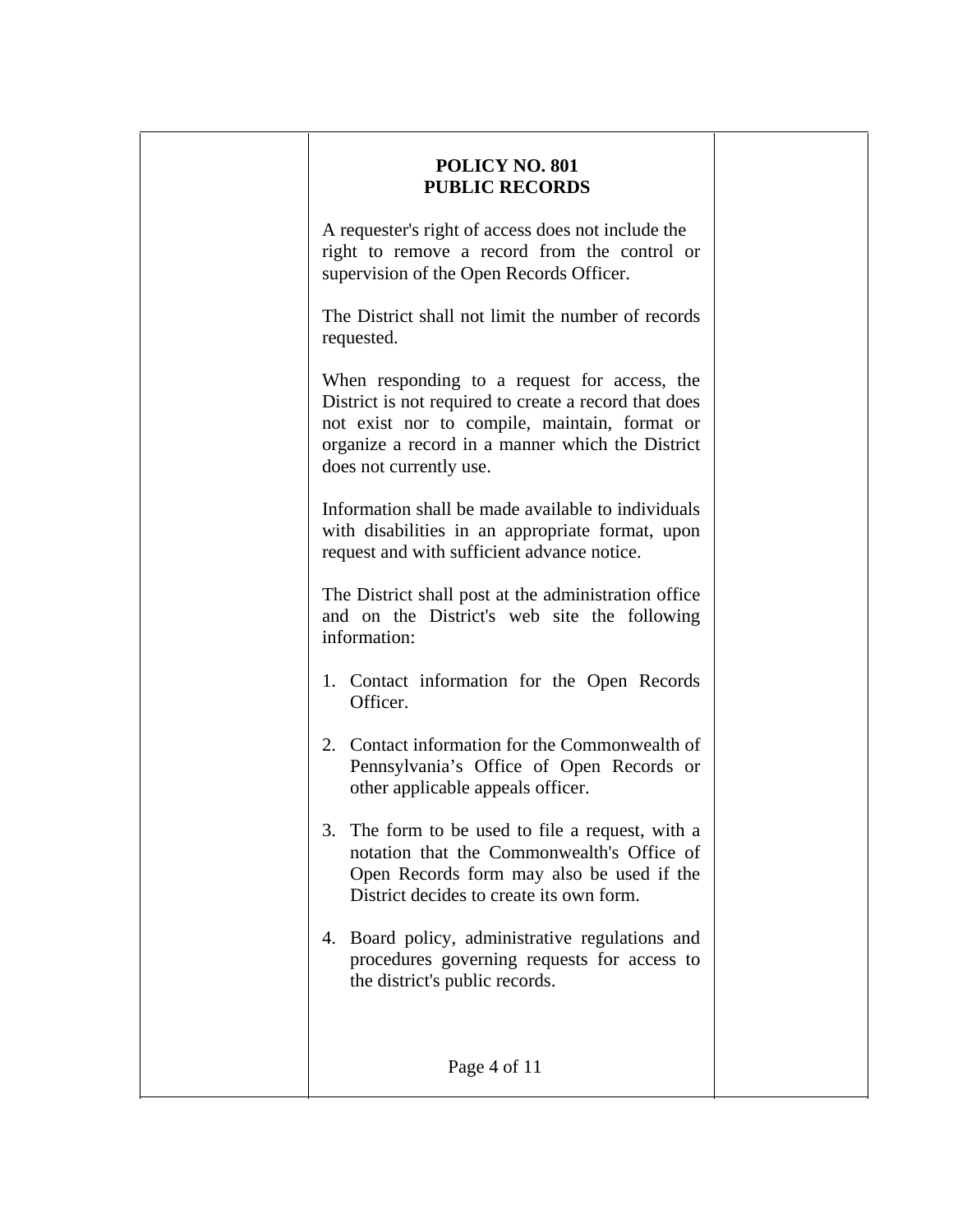### **Request for Access**

 $\overline{a}$ 

 $\overline{\phantom{a}}$ 

 $\overline{\phantom{a}}$ 

 A written request for access to a public record shall be submitted on the required form(s) and addressed to the Open Records Officer.

 Written requests may be submitted to the district in person, by mail, to a designated facsimile machine, and to a designated e-mail address.

 Each request must include the following information:

- 1. Identification or description of the requested record, in sufficient detail.
- 2. Medium in which the record is requested.
- 3. Name and address of the individual to receive the district's response.

The District shall not request or require an explanation of the reason for the request or the intended use of the requested record, unless otherwise required by law.

# **Fees**

 The Board approves the photocopying fee of twenty-five (25) cents per page and a document retrieval fee based upon the following formula:

(a) There shall be no charge for requested documents consisting of four (4) or fewer pages and requiring less than fifteen (15) minutes of staff time to retrieve.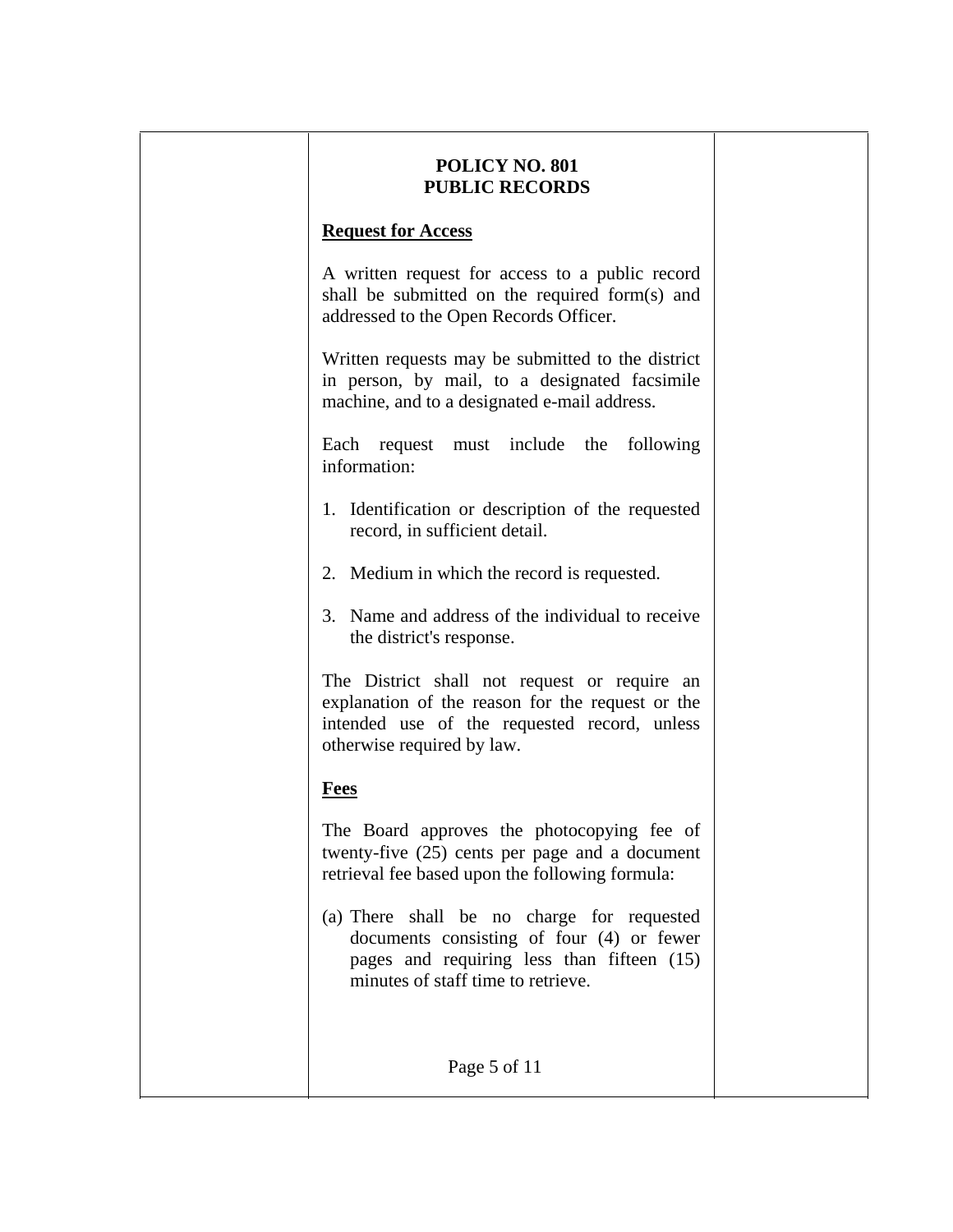(b) Staff time for processing requests.

 No fee may be imposed for review of a record to determine whether the record is subject to access under law.

 Prior to granting access, the District will require prepayment of estimated fees when the fees required to fulfill the request are expected to exceed \$100.

 The Superintendent may waive duplication fees when the requester duplicates the record or the Superintendent deems it is in the public interest to do so.

# **Response to Request**

 $\overline{a}$ 

 $\overline{\phantom{a}}$ 

District employees to whom requests are submitted shall be directed to immediately forward requests for access to public records to the Open Records Officer.

 Upon receipt of a written request for access to a record, the Open Records Officer shall determine if the requested record is a public record and if the District has possession, custody or control of that record.

 The Open Records Officer shall respond as promptly as possible under the existing circumstances, and the initial response time shall not exceed five (5) business days from the date the written request is received by the Open Records Officer.

The initial response shall grant access to the

Page 6 of 11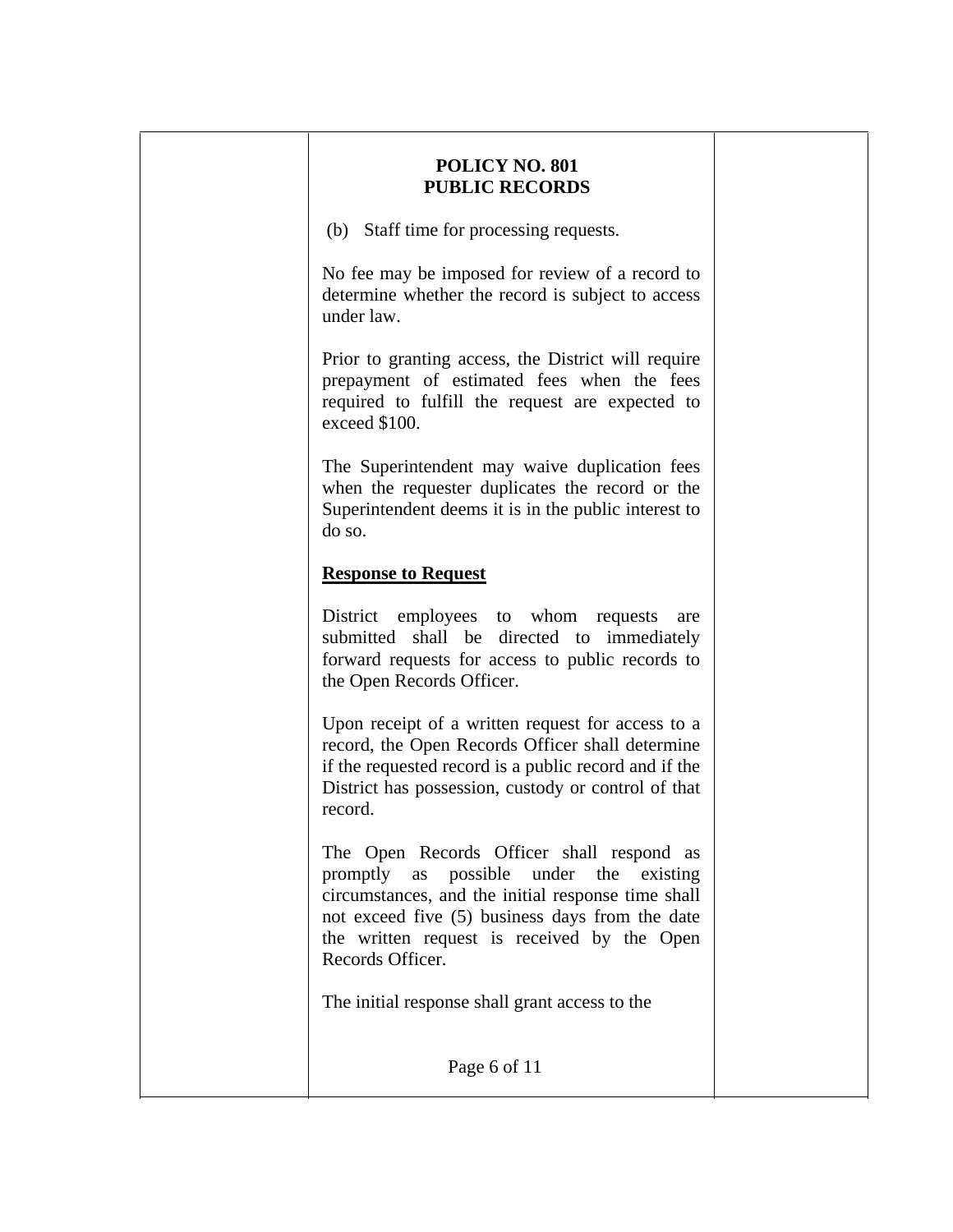requested record; deny access to the requested record; partially grant and partially deny access to the requested record; notify the requester of the need for an extension of time to fully respond; or request more detail from the requester to clearly identify the requested material.

 If the District fails to respond to a request within five (5) business days of receipt, the request for access shall be deemed denied.

# **Extension Of Time**

 $\overline{a}$ 

 $\overline{\phantom{a}}$ 

 $\overline{\phantom{a}}$ 

If the Open Records Officer determines that an extension of time is required to respond to a request, written notice shall be sent within five (5) business days of receipt of request. The notice shall indicate that the request for access is being reviewed, the reason that the review requires an extension, a reasonable date when the response is expected, and an estimate of applicable fees owed when the record becomes available.

Up to a thirty (30) day extension for one (1) of the listed reasons does not require the consent of the requester. If the response is not given by the specified date, it shall be deemed denied on the day following that date.

A requester may consent in writing to an extension that exceeds thirty (30) days, in which case the request shall be deemed denied on the day following the date specified in the notice if the Open Records Officer has not provided a response by that date.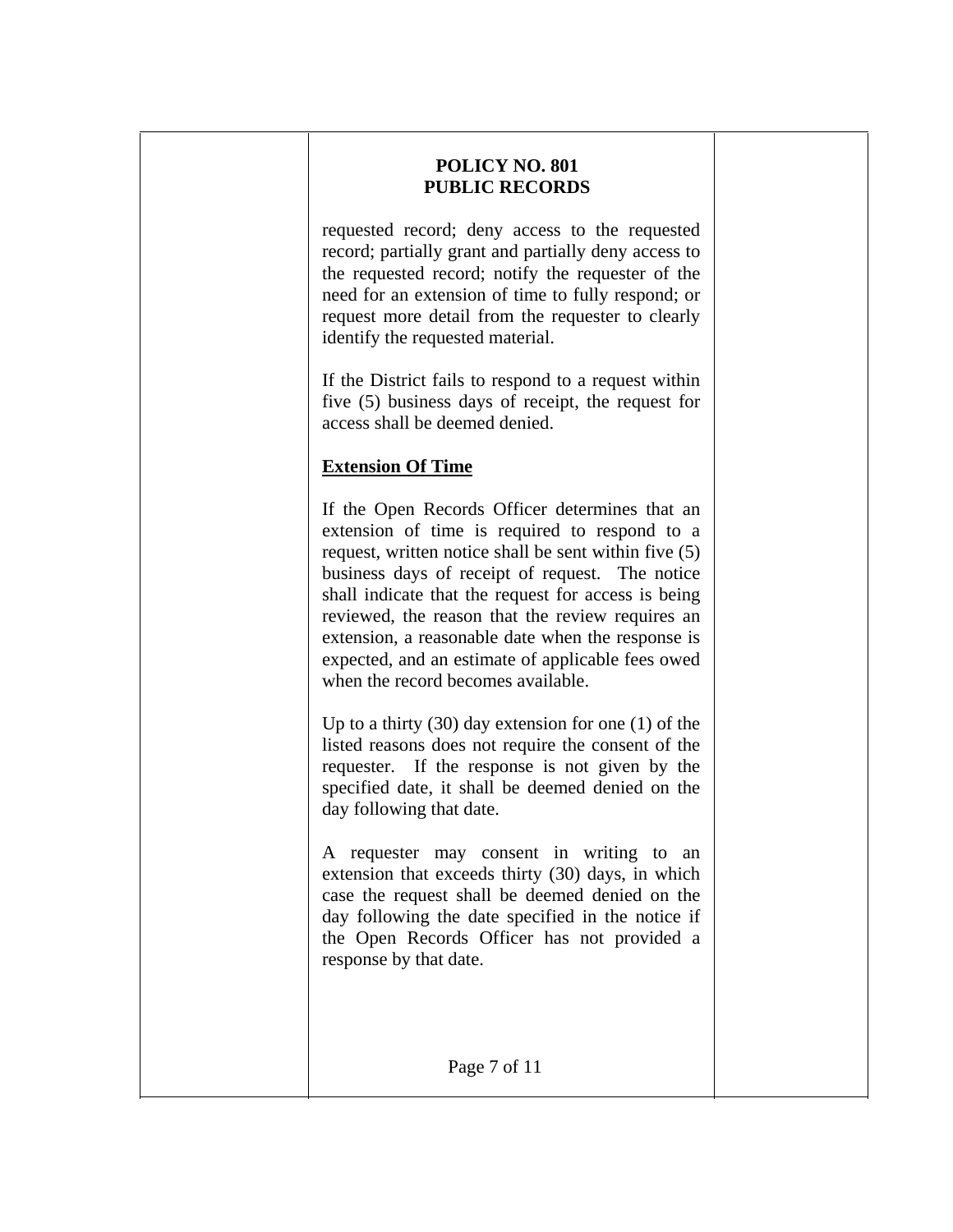#### **Granting Of Request**

 $\overline{a}$ 

 $\overline{\phantom{a}}$ 

 If the Open Records Officer determines that the request will be granted, the response shall inform the requester that access is granted and either include information on the regular business hours of the administration office, provide electronic access, or state where the requester may go to inspect the records or information electronically at a publically accessible site. The response shall include a copy of the fee schedule in effect, a statement that prepayment of fees is required in a specified amount if access to the records will cost in excess of \$100, and the medium in which the records will be provided.

 A public record shall be provided to the requester in the medium requested if it exists in that form; otherwise, it shall be provided in its existing medium. However, the district is not required to permit use of its computers.

 The Open Records Officer may respond to a records request by notifying the requester that the record is available through publicly accessible electronic means or that the district shall provide access to inspect the record electronically. If the requester, within thirty (30) days following receipt of the District's notice, submits a written request to have the record converted to paper, the District shall provide access in printed form within five (5) days of receipt of the request for conversion to paper.

 A public record that the District does not possess but which is in the possession of a third party with whom the District has contracted to perform a governmental function and which directly

Page 8 of 11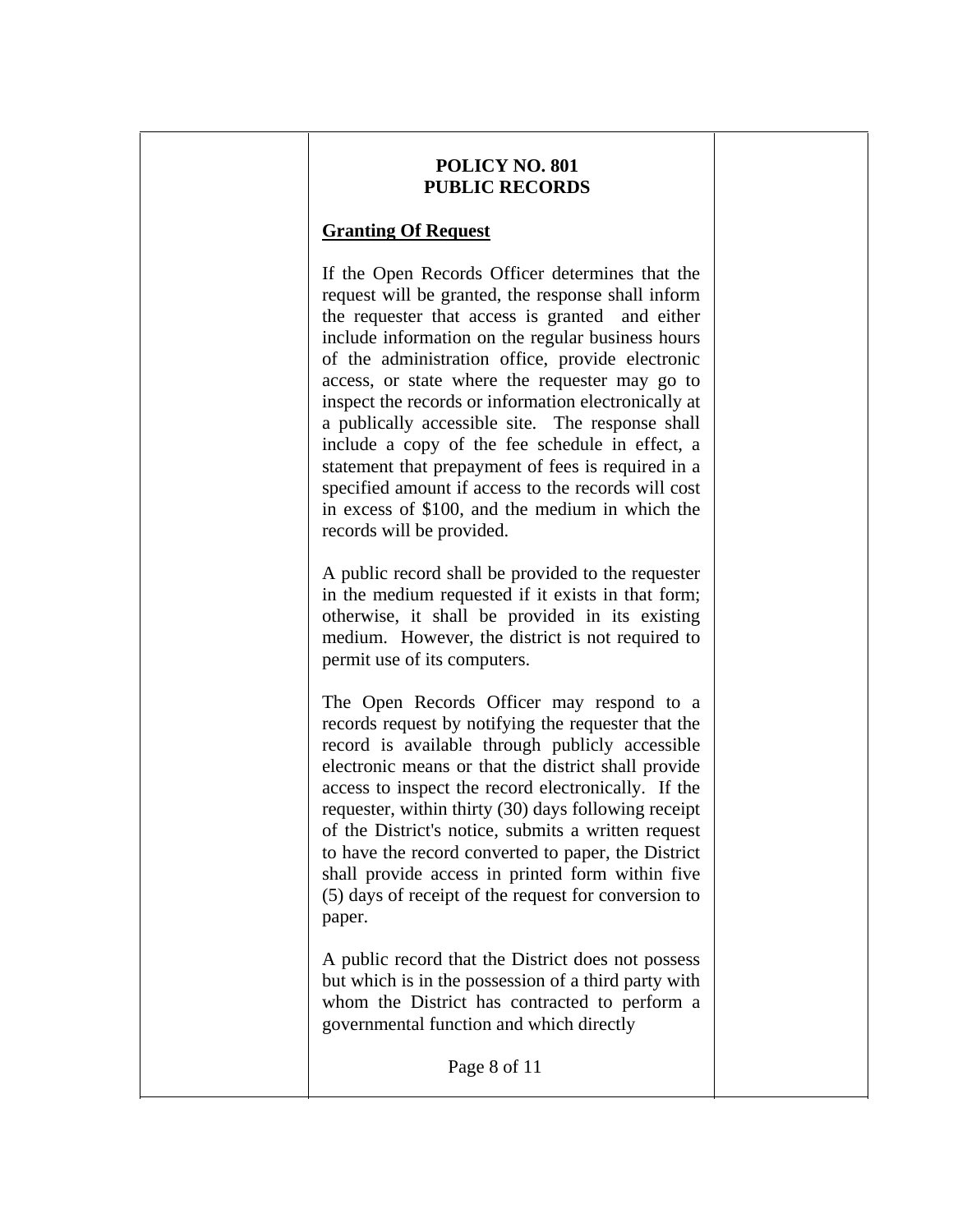$\overline{a}$ 

 $\overline{\phantom{a}}$ 

 $\overline{\phantom{a}}$ 

 relates to that governmental function shall be considered a public record of the District. When the District contracts with such a third party, the District shall require the contractor to agree in writing to comply with requests for such records and to provide the District with the requested record in a timely manner to allow the District to comply with the law.

 If the Open Records Officer determines that a public record contains information both subject to and not subject to access, the Open Records Officer shall grant access to the information subject to access and deny access to the information not subject to access. The Open Records Officer shall redact from the record the information that is not subject to access. The Open Records Officer shall not deny access to a record if information is able to be redacted.

 If the Open Records Officer responds to a requester that a copy of the requested record is available for delivery at the administration office and the requester does not retrieve the record within sixty (60) days of the District's response, the District shall dispose of the copy and retain any fees paid to date.

# **Notification To Third Parties**

 When the District produces a record that is not a public record in response to a request, the Open Records Officer shall notify any third party that provided the record to the District, the person that is the subject of the record, and the requester.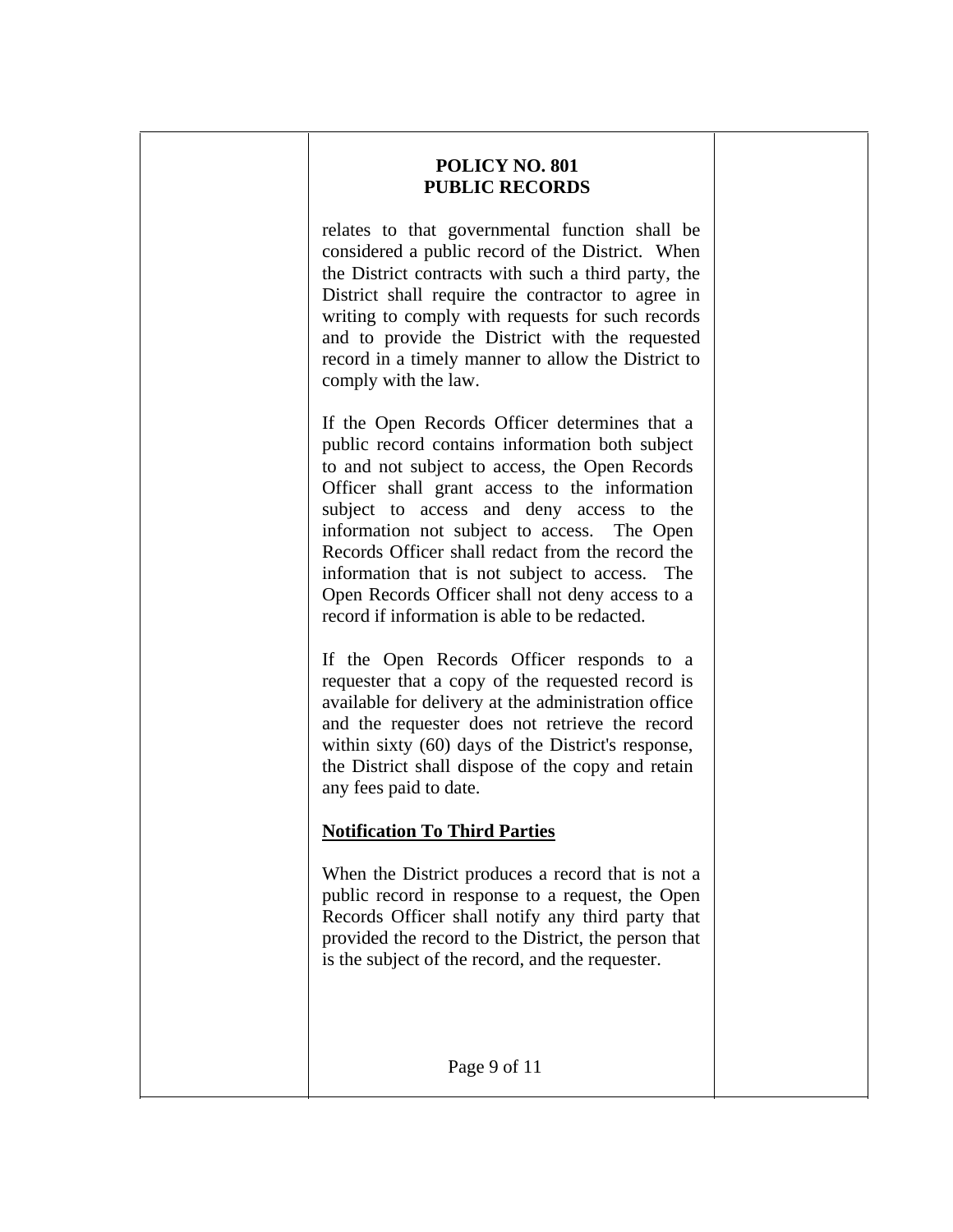The Open Records Officer shall notify a third party of a record request if the requested record contains a trade secret or confidential proprietary information, in accordance with law and administrative regulations.

### **Denial Of Request**

 $\overline{a}$ 

 $\overline{\phantom{a}}$ 

 If the Open Records Officer denies a request for access to a record, whether in whole or in part, a written response shall be sent within five (5) business days of receipt of the request. The response denying the request shall include the following:

- 1. Description of the record requested.
- 2. Specific reasons for denial, including a citation of supporting legal authority.
- 3. Name, title, business address, business telephone number, and signature of the Open Records Officer on whose authority the denial is issued.
- 4. Date of the response.
- 5. Procedure for the requester to appeal a denial of access.

 The Open Records Officer may deny a request for access to a record if the requester has made repeated requests for that same record and the repeated requests have placed an unreasonable burden on the district.

 The Open Records Officer may deny a request for access to a record when timely access is not

Page 10 of 11